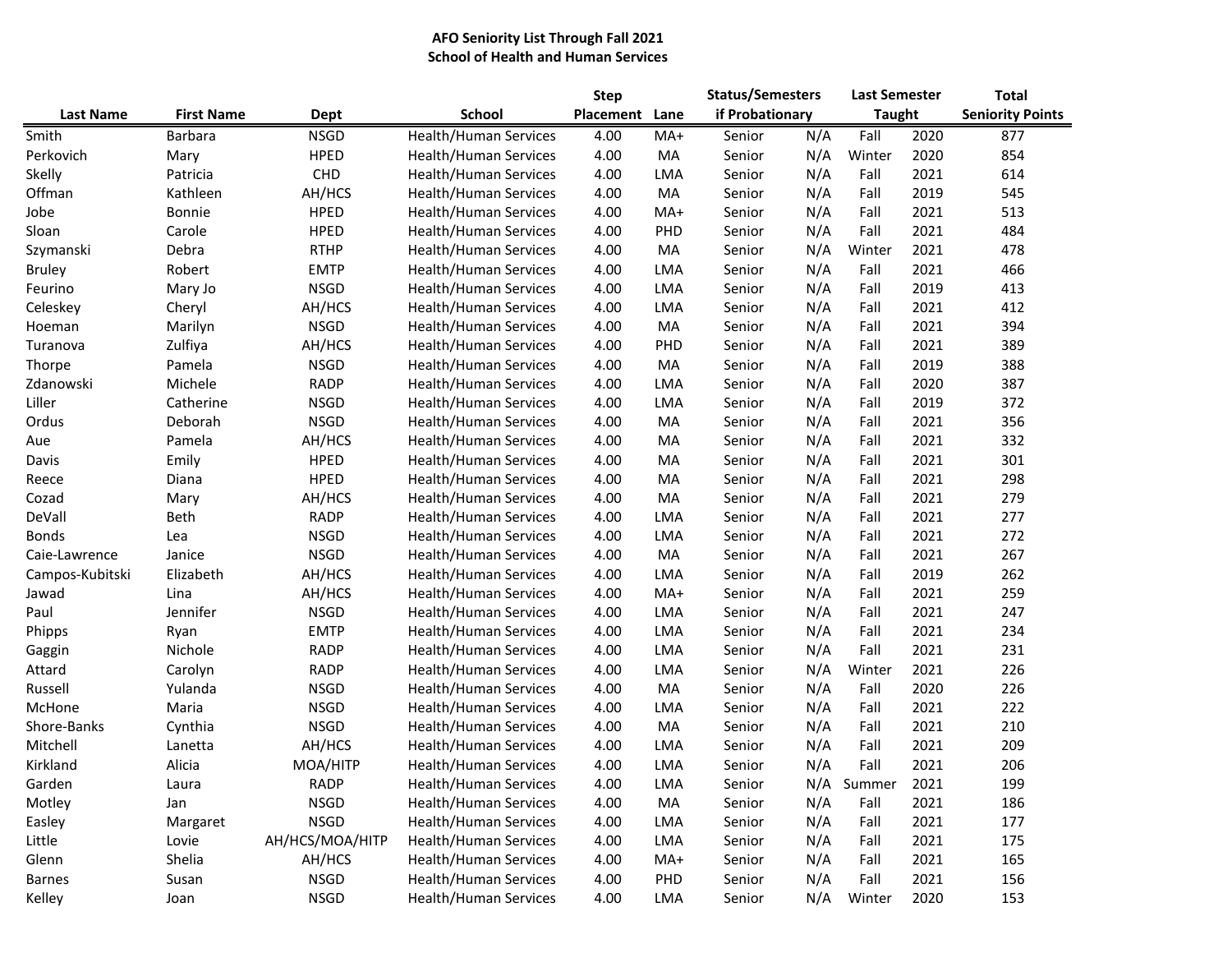| Gessner       | Natalie       | <b>NSGD</b> | Health/Human Services        | 4.00 | LMA        | Senior       | N/A | Fall   | 2021 | 144 |
|---------------|---------------|-------------|------------------------------|------|------------|--------------|-----|--------|------|-----|
| DuBach        | Nicole        | <b>NSGD</b> | Health/Human Services        | 4.00 | LMA        | Senior       | N/A | Fall   | 2021 | 144 |
| Brown         | Althea        | AH/HCS      | Health/Human Services        | 4.00 | PHD        | Senior       | N/A | Fall   | 2021 | 144 |
| Haines        | David         | <b>NLAB</b> | Health/Human Services        | 4.00 | MA         | Senior       | N/A | Fall   | 2021 | 139 |
| Mason         | Patrick       | <b>HPED</b> | Health/Human Services        | 4.00 | MA         | Senior       | N/A | Fall   | 2021 | 138 |
| Lambert       | Joette        | <b>NSGD</b> | <b>Health/Human Services</b> | 4.00 | <b>LMA</b> | Senior       | N/A | Winter | 2019 | 137 |
| Peltz         | Caroline      | <b>NLAB</b> | Health/Human Services        | 4.00 | PHD        | Senior       | N/A | Fall   | 2021 | 124 |
| Kane          | Laura         | <b>NSGD</b> | Health/Human Services        | 4.00 | <b>LMA</b> | Senior       | N/A | Winter | 2021 | 123 |
| Hornfeld      | Renee         | <b>PTAP</b> | Health/Human Services        | 4.00 | <b>LMA</b> | Senior       | N/A | Fall   | 2020 | 122 |
| Mangulabnan   | Kathleen      | <b>NSGD</b> | Health/Human Services        | 4.00 | MA         | Senior       | N/A | Fall   | 2019 | 120 |
| Conklin       | Evelyn        | <b>NSGD</b> | Health/Human Services        | 4.00 | MA         | Senior       | N/A | Summer | 2021 | 119 |
| Rodriguez     | Cynthia       | <b>NSGD</b> | Health/Human Services        | 4.00 | MA+        | Senior       | N/A | Fall   | 2021 | 106 |
| DeBono        | Paula         | MOA/HITP    | Health/Human Services        | 4.00 | LMA        | Senior       | N/A | Fall   | 2021 | 104 |
| Anderson      | Lori          | <b>NSGD</b> | Health/Human Services        | 4.00 | LMA        | Senior       | N/A | Fall   | 2021 | 101 |
| Quinn         | Sharon        | <b>NSGD</b> | Health/Human Services        | 4.00 | <b>LMA</b> | Senior       | N/A | Fall   | 2020 | 100 |
| Marquette     | Scott         | AH/HCS      | Health/Human Services        | 4.00 | MA         | Senior       | N/A | Fall   | 2021 | 95  |
| Diedo         | Madeline      | <b>NSGD</b> | Health/Human Services        | 4.00 | MA         | Senior       | N/A | Fall   | 2021 | 93  |
| Pidcock       | Melissa       | <b>NSGD</b> | Health/Human Services        | 3.19 | <b>LMA</b> | Senior       | N/A | Fall   | 2021 | 93  |
| Ervin         | Denise        | <b>NSGD</b> | Health/Human Services        | 4.00 | MA         | Senior       | N/A | Fall   | 2020 | 91  |
| Williams      | Alicia        | <b>CHD</b>  | Health/Human Services        | 4.00 | MA         | Senior       | N/A | Winter | 2021 | 91  |
| Shunkwiler    | David         | <b>NSGD</b> | Health/Human Services        | 4.00 | <b>LMA</b> | Senior       | N/A | Fall   | 2021 | 90  |
| Mona          | Sara          | <b>NSGD</b> | Health/Human Services        | 4.00 | <b>LMA</b> | Senior       | N/A | Winter | 2020 | 90  |
| Hamam         | Nabil         | <b>SRGP</b> | Health/Human Services        | 4.00 | MA         | Senior       | N/A | Fall   | 2021 | 84  |
| Tinnon        | Shirley       | <b>NSGD</b> | Health/Human Services        | 3.12 | MA         | Senior       | N/A | Winter | 2020 | 80  |
| Green         | Susan         | <b>NSGD</b> | Health/Human Services        | 4.00 | MA         | Senior       | N/A | Winter | 2020 | 78  |
| Shami         | Shadi         | <b>NSGD</b> | Health/Human Services        | 4.00 | <b>LMA</b> | Senior       | N/A | Fall   | 2021 | 76  |
| Chahine       | Anne          | AH/HCS      | Health/Human Services        | 3.23 | MA         | Senior       | N/A | Fall   | 2021 | 75  |
| Gdula         | Carole        | AH/HCS      | Health/Human Services        | 4.00 | MA         | Senior       | N/A | Fall   | 2021 | 74  |
| Renaud        | Jessica       | <b>RADP</b> | Health/Human Services        | 3.21 | LMA        | Senior       | N/A | Fall   | 2021 | 73  |
| West          | Richard       | <b>RADP</b> | Health/Human Services        | 3.01 | LMA        | Senior       | N/A | Fall   | 2021 | 69  |
| Jawo          | Lamin         | <b>NSGD</b> | Health/Human Services        | 3.18 | <b>LMA</b> | Senior       | N/A | Fall   | 2021 | 64  |
| <b>Burnem</b> | Glenn         | <b>HPED</b> | Health/Human Services        | 3.10 | MA         | Senior       | N/A | Fall   | 2021 | 58  |
| <b>Bing</b>   | Cheryl        | <b>NSGD</b> | Health/Human Services        | 3.01 | MA         | Senior       | N/A | Winter | 2020 | 50  |
| Folson        | Deborah       | AH/HCS      | Health/Human Services        | 3.20 | MA+        | Senior       | N/A | Fall   | 2019 | 48  |
| King          | Thomas        | PHTP        | Health/Human Services        | 2.17 | <b>LMA</b> | Senior       | N/A | Winter | 2021 | 41  |
| Nichols       | Michelle      | <b>NSGD</b> | <b>Health/Human Services</b> | 2.16 | LMA        | Probationary | 3   | Winter | 2021 | 40  |
| Cassette      | Sarah         | <b>NSGD</b> | Health/Human Services        | 2.15 | MA         | Senior       | N/A | Winter | 2019 | 39  |
| Sauro         | Kirk          | <b>NSGD</b> | Health/Human Services        | 2.14 | LMA        | Probationary | 7   | Winter | 2021 | 38  |
| Malian        | Blair         | AHHC        | Health/Human Services        | 2.13 | LMA        | Probationary | 5   | Fall   | 2021 | 38  |
| Brown         | Staci         | <b>NSGD</b> | Health/Human Services        | 2.12 | <b>LMA</b> | Senior       | N/A | Fall   | 2021 | 36  |
| Hale          | Cynthia       | MOA/HITP    | Health/Human Services        | 2.11 | MA         | Senior       | N/A | Fall   | 2021 | 35  |
| Slaughter     | Cathy         | <b>NSGD</b> | Health/Human Services        | 2.11 | MA+        | Senior       | N/A | Fall   | 2021 | 35  |
| Salerno       | Lisa          | <b>NSGD</b> | Health/Human Services        | 2.10 | LMA        | Probationary | 6   | Winter | 2021 | 35  |
| Wanenmacher   | Barbara       | <b>EMTP</b> | Health/Human Services        | 2.03 | LMA        | Probationary | 4   | Fall   | 2021 | 33  |
| Mamlouk       | <b>Bipers</b> | AHHC        | Health/Human Services        | 2.08 | LMA        | Probationary | 4   | Fall   | 2021 | 33  |
| Seguin        | Carol         | <b>RTHP</b> | Health/Human Services        | 2.08 | LMA        | Senior       | N/A | Winter | 2019 | 32  |
|               |               |             |                              |      |            |              |     |        |      |     |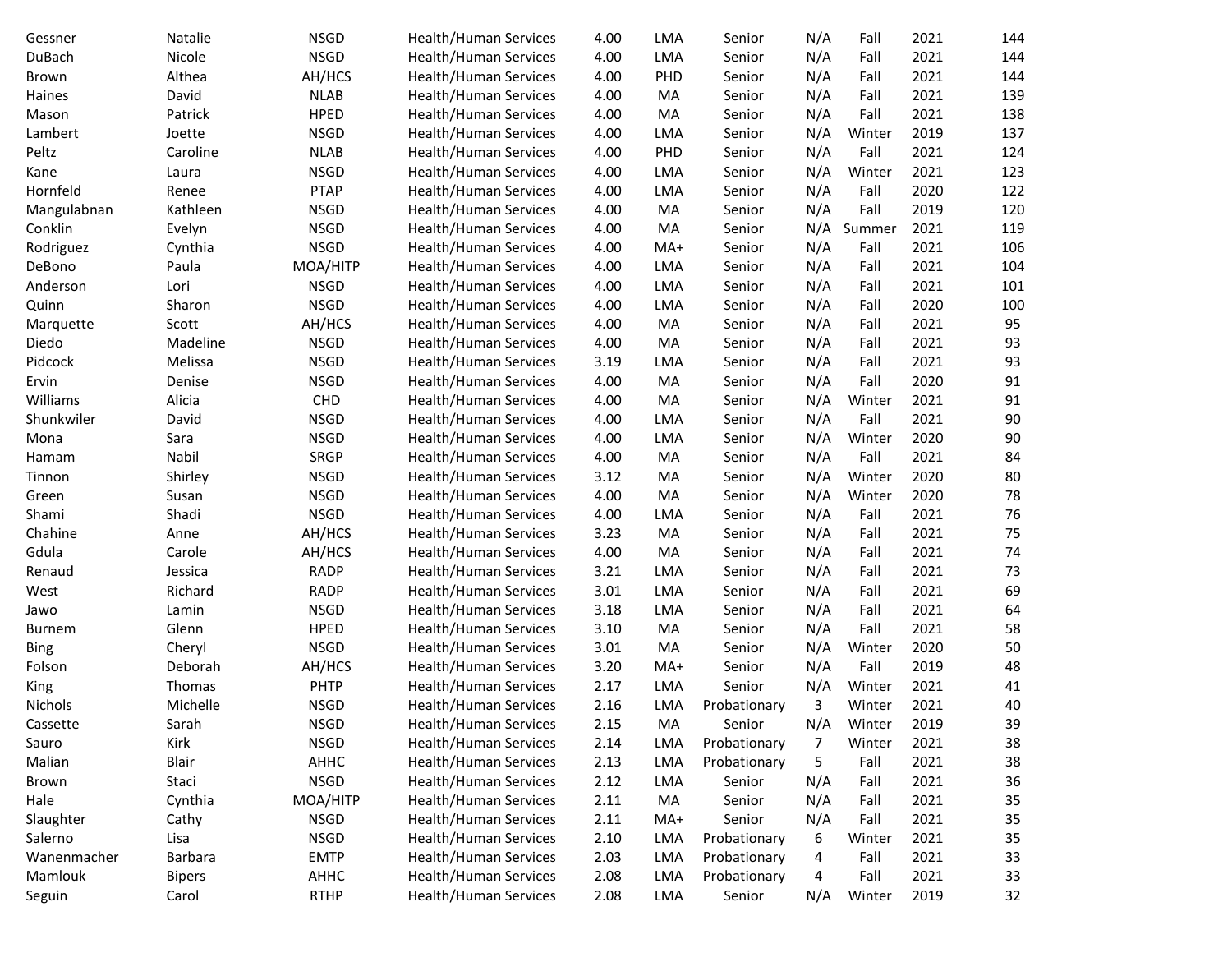| Roe           | Laura          | <b>CHD</b>  | Health/Human Services        | 2.07 | MA         | Senior       | N/A            | Fall   | 2021 | 31     |
|---------------|----------------|-------------|------------------------------|------|------------|--------------|----------------|--------|------|--------|
| McKay         | Michelle       | <b>RTHP</b> | Health/Human Services        | 2.07 | <b>LMA</b> | Senior       | N/A            | Winter | 2021 | 31     |
| Martin        | Paula          | <b>NSGD</b> | Health/Human Services        | 2.06 | MA         | Senior       | N/A            | Fall   | 2021 | 30     |
| Urban         | Aubrey         | <b>NSGD</b> | Health/Human Services        | 2.06 | <b>LMA</b> | Probationary | 6              | Fall   | 2020 | 30     |
| Harris        | Dahyun         | <b>NSGD</b> | Health/Human Services        | 2.06 | <b>LMA</b> | Probationary | 6              | Fall   | 2021 | 30     |
| Daniel        | Lisa           | MOA/HITP    | Health/Human Services        | 2.04 | <b>LMA</b> | Probationary | 7              | Winter | 2021 | 28     |
| Mustafa       | Shayma         | <b>EDUC</b> | Health/Human Services        | 2.01 | MA         | Probationary | 4              | Winter | 2021 | 25     |
| Thomason-Carr | Jennifer       | <b>NSGD</b> | Health/Human Services        | 2.01 | LMA        | Senior       | N/A            | Fall   | 2021 | 25     |
| Clay          | John           | <b>EDUC</b> | <b>Health/Human Services</b> | 1.18 | MA+        | Probationary | 4              | Fall   | 2021 | 24     |
| Field         | John           | <b>EDUC</b> | Health/Human Services        | 2.00 | MA         | Probationary | 6              | Winter | 2019 | 24     |
| Gervasi       | Laura          | <b>NSGD</b> | Health/Human Services        | 2.00 | MA         | Probationary | 6              | Winter | 2019 | 24     |
| Abela         | Kristi         | <b>NSGD</b> | <b>Health/Human Services</b> | 1.23 | <b>LMA</b> | Probationary | 5              | Winter | 2021 | 23     |
| Dummer        | Danielle       | <b>NSGD</b> | Health/Human Services        | 1.23 | <b>LMA</b> | Probationary | 4              | Fall   | 2021 | 23     |
| Miles         | Julie          | <b>SRGP</b> | Health/Human Services        | 1.22 | <b>LMA</b> | Probationary | 5              | Winter | 2020 | 22     |
| Harrison      | Delores        | <b>NSGD</b> | Health/Human Services        | 1.22 | MA         | Probationary | 6              | Fall   | 2021 | 22     |
| White         | Aaron          | <b>CHD</b>  | Health/Human Services        | 1.21 | MA         | Probationary | 7              | Winter | 2020 | 21     |
| Schreck       | Paula          | AHHC        | <b>Health/Human Services</b> | 1.14 | <b>LMA</b> | Probationary | 4              | Fall   | 2021 | 17     |
| Ehlert        | David          | <b>EMTP</b> | Health/Human Services        | 1.17 | <b>LMA</b> | Probationary | 5              | Fall   | 2021 | 17     |
| <b>Boulet</b> | Rachelle       | <b>NSGD</b> | Health/Human Services        | 1.16 | <b>LMA</b> | Probationary | 5              | Winter | 2020 | 16     |
| Shrum         | Amy-Lynn       | <b>NSGD</b> | Health/Human Services        | 1.15 | <b>LMA</b> | Probationary | 5              | Fall   | 2019 | 15     |
| Pawlowski     | Emily          | <b>NSGD</b> | Health/Human Services        | 1.15 | <b>LMA</b> | Probationary | 5              | Fall   | 2021 | 15     |
| Wilkes        | Kristie        | <b>NSGD</b> | Health/Human Services        | 1.14 | <b>LMA</b> | Probationary | $\overline{2}$ | Fall   | 2020 | 14     |
| Upp           | Julie          | <b>HPED</b> | Health/Human Services        | 1.14 | <b>LMA</b> | Probationary | 5              | Fall   | 2019 | 14     |
| Daly          | Theresa        | <b>NSGD</b> | Health/Human Services        | 1.13 | <b>LMA</b> | Probationary | 2              | Winter | 2021 | 13     |
| Rickle        | Julie          | SRGP        | Health/Human Services        | 1.11 | <b>LMA</b> | Probationary | 2              | Fall   | 2021 | $11\,$ |
| Beydoun       | Jaafer         | <b>NSGD</b> | Health/Human Services        | 1.11 | MA         | Probationary | 3              | Fall   | 2019 | $11\,$ |
| Joseph        | Marva          | <b>NSGD</b> | Health/Human Services        | 1.11 | MA         | Probationary | 3              | Fall   | 2021 | $11\,$ |
| Sil           | Sukanya        | HCS/AH      | Health/Human Services        | 1.10 | PHD        | Probationary | $\mathbf{1}$   | Winter | 2019 | 10     |
| Nasrallah     | Laya           | <b>NSGD</b> | Health/Human Services        | 1.07 | <b>LMA</b> | Probationary | $\overline{2}$ | Winter | 2019 | 10     |
| Stebbin       | Harriett       | <b>NSGD</b> | Health/Human Services        | 1.10 | MA         | Probationary | 2              | Winter | 2020 | 10     |
| Lynch         | Megan          | <b>NSGD</b> | Health/Human Services        | 1.10 | <b>LMA</b> | Probationary | $\overline{2}$ | Fall   | 2021 | 10     |
| Bloch         | Ashley         | <b>PTAP</b> | Health/Human Services        | 1.07 | PHD        | Probationary | $\overline{2}$ | Fall   | 2021 | 10     |
| Peeples       | Carmen         | <b>NSGD</b> | Health/Human Services        | 1.10 | <b>LMA</b> | Probationary | 2              | Winter | 2020 | 10     |
| Chapman       | Lindsay        | <b>NSGD</b> | Health/Human Services        | 1.10 | <b>LMA</b> | Probationary | 3              | Winter | 2021 | 10     |
| Cline         | Nicole         | <b>NSGD</b> | Health/Human Services        | 1.10 | <b>LMA</b> | Probationary | 2              | Fall   | 2021 | 10     |
| Faifer        | Mary           | <b>NSGD</b> | <b>Health/Human Services</b> | 1.09 | <b>LMA</b> | Probationary | $\mathbf{1}$   | Fall   | 2021 | 9      |
| Ahmatovic     | Shpresa        | <b>RADP</b> | <b>Health/Human Services</b> | 1.08 | <b>LMA</b> | Probationary | 1              | Fall   | 2021 | 8      |
| Berro         | Ali            | <b>RTHP</b> | Health/Human Services        | 1.08 | LMA        | Probationary | 3              | Summer | 2021 | 8      |
| Young         | Crystal        | <b>NSGD</b> | <b>Health/Human Services</b> | 1.08 | LMA        | Probationary | $\overline{2}$ | Fall   | 2021 | 8      |
| Hanford       | Andrea         | <b>RTHP</b> | <b>Health/Human Services</b> | 1.07 | <b>LMA</b> | Probationary | 4              | Winter | 2021 | 7      |
| Green         | <b>Bridget</b> | <b>NSGD</b> | Health/Human Services        | 1.07 | <b>LMA</b> | Probationary | 2              | Fall   | 2021 | 7      |
| Hale-Johnson  | Paris          | <b>NSGD</b> | <b>Health/Human Services</b> | 1.07 | LMA        | Probationary | 2              | Summer | 2021 | 7      |
| Berry         | Jennifer       | <b>NSGD</b> | Health/Human Services        | 1.07 | <b>LMA</b> | Probationary | 1              | Winter | 2021 | 7      |
| Miller        | Thomas         | <b>NSGD</b> | Health/Human Services        | 1.07 | <b>LMA</b> | Probationary | 2              | Fall   | 2021 | 7      |
| Tokarz        | Lisa           | <b>NSGD</b> | Health/Human Services        | 1.07 | <b>LMA</b> | Probationary | $\overline{2}$ | Fall   | 2021 | 7      |
| Schiffer      | Christina      | <b>RTHP</b> | Health/Human Services        | 1.06 | LMA        | Probationary | $\overline{2}$ | Winter | 2021 | 6      |
|               |                |             |                              |      |            |              |                |        |      |        |